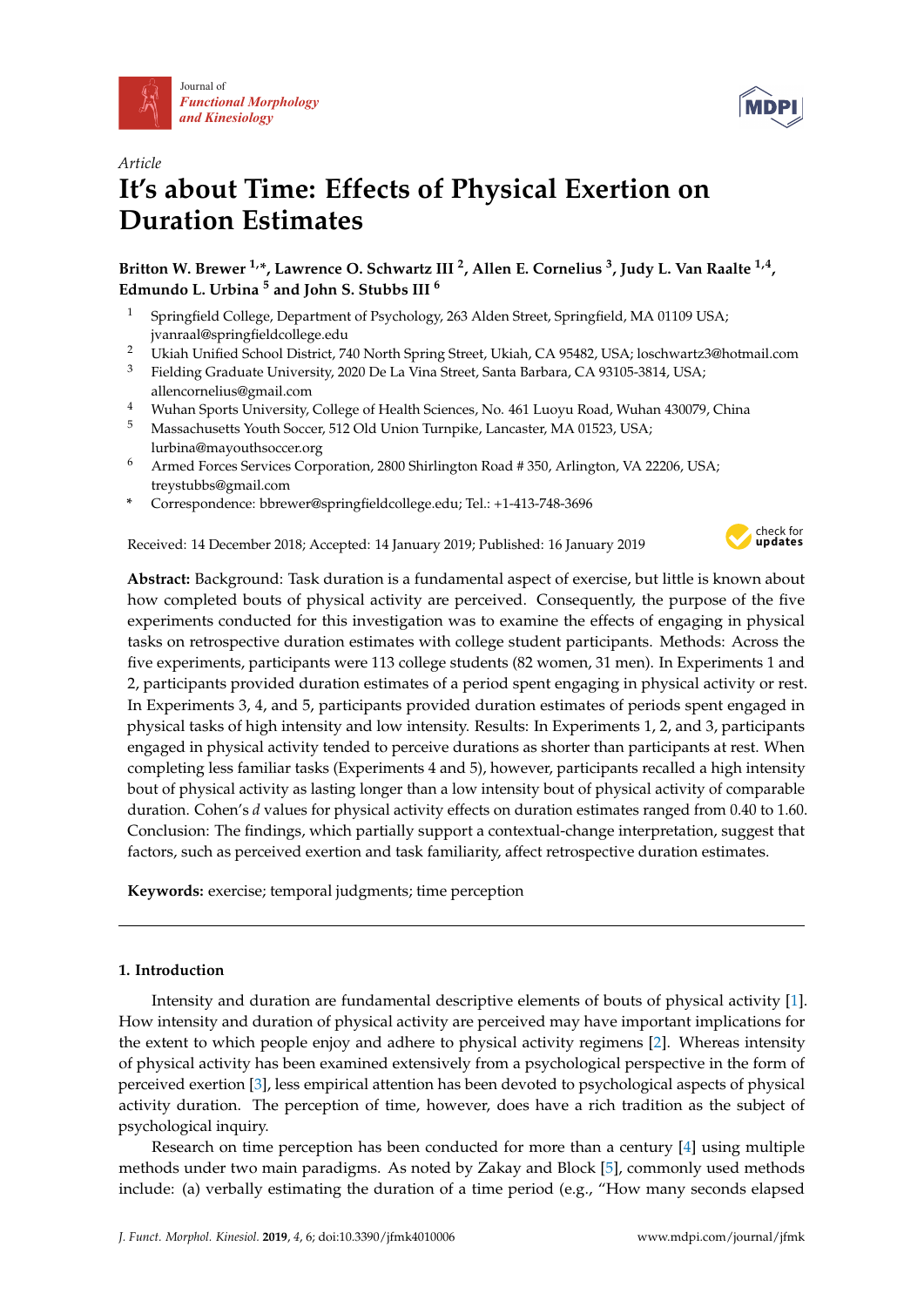between the two tones of the bell?"); (b) producing a verbally requested time period by indicating when the period has elapsed (e.g., "Tell us when 30 s have elapsed."); (c) reproducing a time period that has already elapsed (e.g., "Tell us when a time period as long as the tone you just heard has elapsed."); and (d) comparing one or more reference time periods to a standard time period (e.g., "Tell us which of the three tones you just heard was exactly as long as the one you heard earlier.").

The two main time perception paradigms involve giving duration estimates either prospectively or retrospectively. Under the prospective paradigm, research participants are made aware in advance of a given time period that they will be estimating the duration of that period. In contrast, under the retrospective paradigm, participants are not made aware that they will be estimating the duration of a time period until after the period has elapsed [\[5\]](#page-11-3).

Results of studies across the diverse array of methodological approaches to time perception research can be compared through use of the duration judgment ratio, which is calculated by dividing the subjective (i.e., perceived) duration of a given time period by the objective (i.e., actual) duration of that period [\[6\]](#page-11-4). A duration judgment ratio greater than 1.00 corresponds to a time period being perceived as longer than it actually was (i.e., time "crawls"). A duration judgment ratio less than 1.00 corresponds to a time period being perceived as shorter than it actually was (i.e., time "flies"). A duration judgment ratio of 1.00 reflects a subjective estimate of time equal to the duration of the given time period.

The question of whether physical activity affects time perception has drawn periodic interest from investigators, all of whom used prospective methods. In the years since Weber [\[7\]](#page-11-5) obtained findings indicating that duration judgment ratios tended to decrease as the amount of weight in an arm movement (kinesthesiometer) task, two distinct patterns of results have emerged. One group of studies has provided evidence bolstering the results of Weber [\[7\]](#page-11-5), showing that increases in physical workload are associated with longer time productions (i.e., a decrease in duration judgment ratio—time "flies") for a variety of tasks. Among the tasks for which such a pattern has been demonstrated include gripping a hand dynamometer [\[8](#page-11-6)[,9\]](#page-11-7), transferring pipes from one container to another [\[10\]](#page-11-8), walking [\[11\]](#page-11-9), and most recently, exercising on cycle and rowing ergometers [\[12\]](#page-11-10). These findings are consistent with the notion that physical activity occupies attentional resources that would otherwise be devoted to perception of temporal cues, resulting in perceptions of less time passing during a given interval than has actually passed [\[13\]](#page-11-11).

A second group of studies has obtained results diametrically opposite those of the first group. Findings indicative of higher duration judgment ratios (i.e., time "crawls") during physical activity than during rest have been obtained for cycling [\[14](#page-11-12)[,15\]](#page-11-13) and, when combined with a hot environment, treadmill running [\[16\]](#page-11-14). Thus, in contrast to the first group of studies, time was perceived as passing more slowly than it actually was when participants were engaging in physical activity than when they were at rest. The explanation given most consistently for this effect is that the physiological arousal induced by physical activity speeds up the pacemaker mechanism of people's "internal clock" [\[17](#page-11-15)[,18\]](#page-11-16), which results in periods of time being perceived as longer that they actually are and productions of time being underestimates of actual duration. Other explanations include the possibility that the elevations in body temperature associated with physical activity influence time perception processes in the central nervous system and that the rapid motor movements involved in some forms of physical activity speed up the internal clock pacemaker mechanism biomechanically rather than by way of physiological arousal [\[15\]](#page-11-13).

The effects of physical activity on time perception have not, to our knowledge, been examined under the retrospective paradigm. Retrospective estimates of physical activity duration are of potential importance because they contribute to the general impressions that individuals have of bouts of physical activity and may influence people's subsequent attraction (or aversion) to the tasks in question [\[2\]](#page-11-0). As proposed by Block and Reed [\[19\]](#page-11-17), retrospective time perception is influenced mainly by recollection of how many changes in cognitive context occurred during the interval, with more changes presumably reflecting longer duration. Consistent support for the contextual-change hypothesis has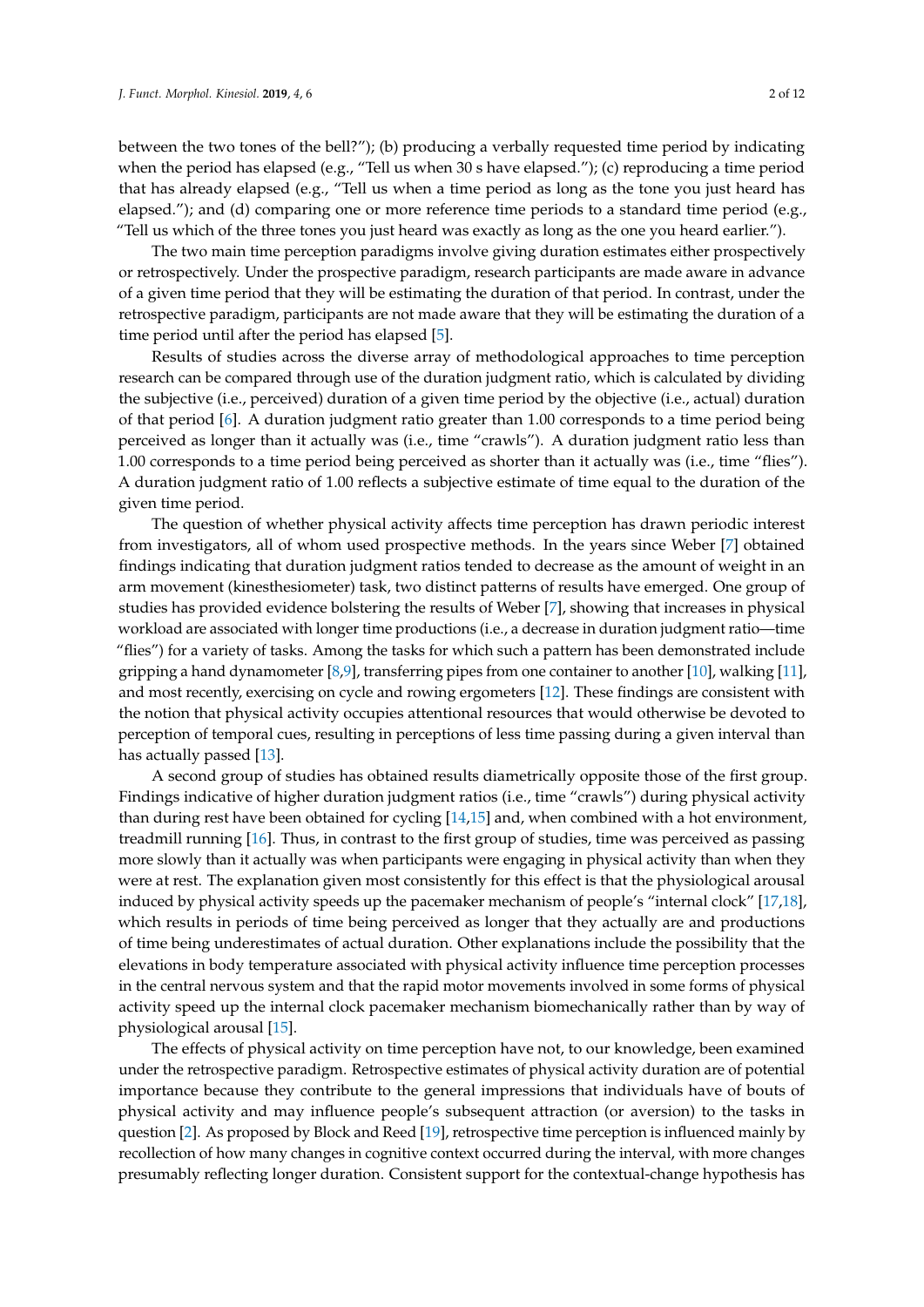been obtained for retrospective duration estimates, with duration judgment ratios (i.e., perceived duration to actual duration) increasing as a function of the information-processing demands (i.e., cognitive load) experienced during the period to be recalled [\[6\]](#page-11-4).

Engaging in physical activity induces physiological and behavioral changes in context relative to a resting state. Assuming these changes spill over into the cognitive realm and occupy attentional resources (as argued persuasively by Rejeski [\[20\]](#page-11-18)), it would be expected from a contextual-change perspective [\[21,](#page-11-19)[22\]](#page-11-20) that retrospective duration estimates for a period of physical activity should be longer than those for a period of rest. To explore this possibility, we conducted an initial experiment with college student participants, the purpose of which was to examine the effect of physical activity on time perception under a retrospective paradigm. We hypothesized that the duration of a period of physical activity would be perceived as longer than that of a period of rest. Four follow-up experiments ensued, with each successive experiment involving a modification or extension of the previous study's methods that was designed to elucidate or explain that study's findings.

# **2. Materials and Methods**

This investigation was conducted in accordance with the Declaration of Helsinki. The Springfield College Institutional Review Board gave initial approval to the procedures used in this research on 7 March 2007, under the title "Factors Affecting Exercise Task Perception." Prior to their involvement in the research, all participants gave their informed consent for inclusion.

#### *2.1. Experiment 1*

# 2.1.1. Participants

Participants were 17 undergraduate college students (14 women and 3 men) who ranged in age from 18 to 27 (*M* = 20.29, *SD* = 2.29) years. According to the reports of participants, the sample was predominantly White (90%).

# 2.1.2. Instruments

A questionnaire item was used to assess how much time participants thought had elapsed during the sitting task.

# 2.1.3. Procedure

The Institutional Review Board at the institution where the research was conducted approved the procedures used in this study. After participants completed an informed consent document, the experimenter measured the thigh length of participants, who were then randomly assigned to the WALL condition ( $n = 8$ ) or the CHAIR ( $n = 9$ ) condition by selecting a slip of paper with the name of the condition from inside a plastic bag. Participants in the WALL condition performed the wall sit (or "phantom chair") task, in which they sat against a wall with their feet shoulder width apart and a thigh's length from the wall so that their thighs were parallel to the floor. Participants in the CHAIR condition sat in a chair with their feet shoulder width apart and a thigh's length from the back of the chair so that their thighs were parallel to the floor. After 25 s had elapsed, participants completed the questionnaire item asking them to indicate how much time they thought had elapsed during the sitting task, the beginning and end of which was denoted by the tone of a bell.

# 2.1.4. Data Analysis

An independent samples t-test was performed to compare the duration estimates of the WALL condition with those of the CHAIR condition. An effect size was calculated in the form of a standardized mean difference (i.e., Cohen's *d*) by dividing the difference between the WALL and CHAIR condition means by the pooled standard deviation. Duration judgment ratios were calculated for both conditions.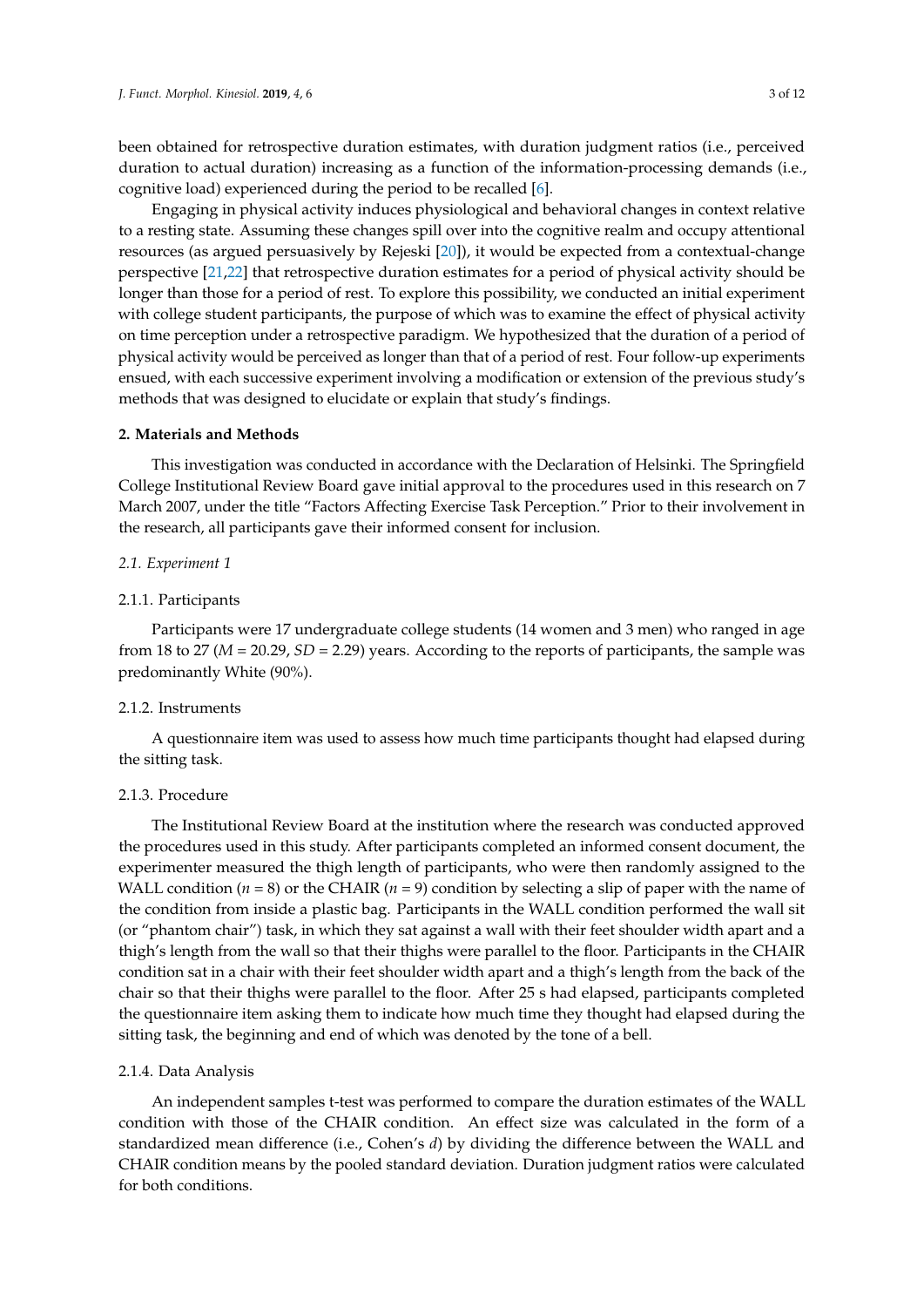#### *2.2. Experiment 2*

#### 2.2.1. Participants

Participants were 29 undergraduate college students (24 women and 5 men) who ranged in age from 18 to 26 (*M* = 20.07, *SD* = 2.36) years. According to the reports of participants, the sample was predominantly White (97%).

#### 2.2.2. Instruments

The questionnaire item used in Experiment 1 to assess how much time participants thought had elapsed during the sitting task was used again for the same purpose. Perceived exertion was assessed with Borg's 6–20 RPE (rating of perceived exertion) scale, the psychometric soundness of which is well-documented [\[23\]](#page-11-21).

# 2.2.3. Procedure

The Institutional Review Board at the institution where the research was conducted approved the procedures used in this study. Procedures in Experiment 2 were identical to those in Experiment 1 with the exceptions that the duration of the sitting task was 40 s and participants also rated their levels of perceived exertion on Borg's 6–20 RPE Scale upon completion of the task.

#### 2.2.4. Data Analysis

Two independent samples t-tests were performed to compare the duration estimates and RPEs of the WALL condition with those of the CHAIR condition. Cohen 's *d* was used as an indicator of effect size for the difference between the means for the WALL and CHAIR conditions. Duration judgment ratios were calculated for both conditions. A Pearson correlation coefficient was computed between duration estimates and RPEs (ratings of perceived exertion).

#### *2.3. Experiment 3*

#### 2.3.1. Participants

Participants were 29 undergraduate college students (16 women and 13 men) who ranged in age from 18 to 26 ( $M = 20.38$ ,  $SD = 1.68$ ) years.

#### 2.3.2. Instruments

A brief questionnaire was used to obtain participants' estimates of the duration of each cycle ergometer trial (i.e., the period of time between the end of the warmup and the beginning of the cooldown) and ratings of the levels of exertion, pain, discomfort, pleasure, and distraction that they experienced during the trial. Perceived exertion was assessed with Borg's 6-20 RPE scale [\[23\]](#page-11-21). Single-item, 10-point (ranging from 0 to 9), Likert-type scales were used to assess perceptions of pain (anchors were no pain and pain as bad as it can be), discomfort (anchors were no discomfort and extreme discomfort), pleasure (anchors were not at all pleasurable and extremely pleasurable), and distraction (anchors were no distraction and extreme distraction).

#### 2.3.3. Procedure

The Institutional Review Board at the institution where the research was conducted approved the procedures used in this study. After completing informed consent and medical history documents, participants performed three trials on a Monark 864 cycle ergometer in which they did 2-min warmup at 70 revolutions per minute with 0.5 kg resistance followed by a 7.5 min trial of: (a) 0 revolutions per min with 0.5 kg resistance, (b) 70 revolutions per min with 1.0 kg resistance, or (c) 70 revolutions per min with 2.0 kg resistance. In pilot testing, the three trials corresponded to less than "very, very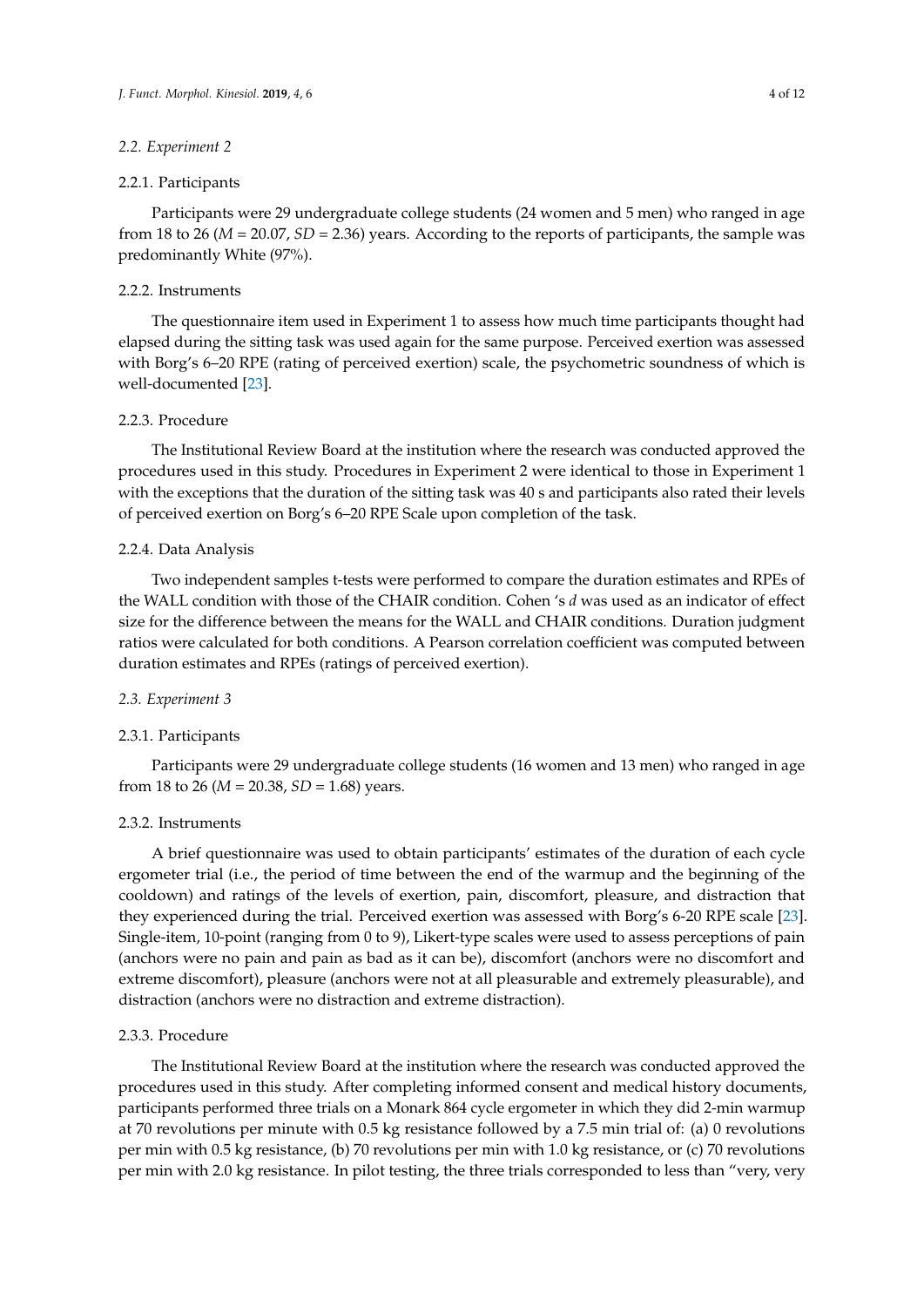light" (i.e., no exertion) "fairly light" (i.e., light exertion), and "hard" (i.e., hard exertion) on Borg's 6–20 RPE scale [\[23\]](#page-11-21). Each trial concluded with a 1-min cooldown at 70 revolutions per min with 0.5 kg resistance. The experimenter rang a bell at the end of the warmup and the beginning of the cooldown to denote the period for which duration estimates were sought. The order of the three trials was randomized and counterbalanced across participants by selecting a slip of paper listing the order in which participants would experience the conditions from inside a plastic bag. There was a 6-min interval between each trial. Immediately after each trial, participants filled out the brief questionnaire on which they estimated the duration of the trial (i.e., the period of time between the end of the warmup and the beginning of the cooldown) and rated the levels of exertion, pain, discomfort, pleasure, and distraction that they experienced during the trial.

# 2.3.4. Data Analysis

Repeated-measures analyses of variance (ANOVAs) were performed on RPEs, duration estimates, and ratings of pain, discomfort, pleasure, and distraction. A Huynh-Feldt correction was used when Mauchly's test of sphericity was significant. Planned contrasts were calculated between the no exertion condition and the other conditions and between the light exertion and hard exertion conditions. For each of the comparisons, Cohen's *d* was calculated to indicate the effect size of the difference between condition means. Duration judgment ratios were calculated for all three conditions.

# *2.4. Experiment 4*

# 2.4.1. Participants

Participants were 12 undergraduate college students (9 women and 3 men) who ranged in age from 18 to 22 (*M* = 19.75, *SD* = 1.36) years. According to the reports of participants, the sample was predominantly White (91%).

# 2.4.2. Instruments

A questionnaire item was used to assess which of the two hand crank trials participants thought was longer. Borg's 6–20 RPE scale was used to assess perceived exertion [\[23\]](#page-11-21). Scales identical to those used in Experiment 3 were used to measure discomfort and pleasure, with the exception that 11-point scales (i.e., 0–10) were used instead of 10-point scales. Demographic information (e.g., age, sex, race) was obtained with a brief questionnaire.

### 2.4.3. Procedure

The Institutional Review Board at the institution where the research was conducted approved the procedures used in this study. After completing an informed consent document, participants completed an 83-second hand crank task under conditions of low exertion and high exertion. For the low exertion trial, participants were instructed to "Start turning the crank at a speed that is comfortable for you" and to "Please maintain a consistent rate throughout the trial" at the beginning of the trial and "Please keep turning the crank at a rate that is comfortable for you" 45 s into the trial. For the high exertion trial, participants were instructed to "Start turning the crank as rapidly as you can" and "Please maintain a consistent rate throughout the trial" at the beginning of the trial and "Please keep turning the crank as rapidly as you can" 45 s into the trial. A Megabrite self-powered flashlight was used for the hand crank task. A 60-second rest period separated the two trials. The order of the two trials was randomized and counterbalanced across participants by selecting a slip of paper listing the order in which participants would experience the conditions from inside a plastic bag. After the second trial, participants completed the brief questionnaire to indicate: (a) which trial they thought was longer; (b) rate the levels of exertion, discomfort, and pleasure that they experienced during the two trials; and (c) provide demographic information (e.g., age, sex, race). Borg's 6–20 RPE scale was used to assess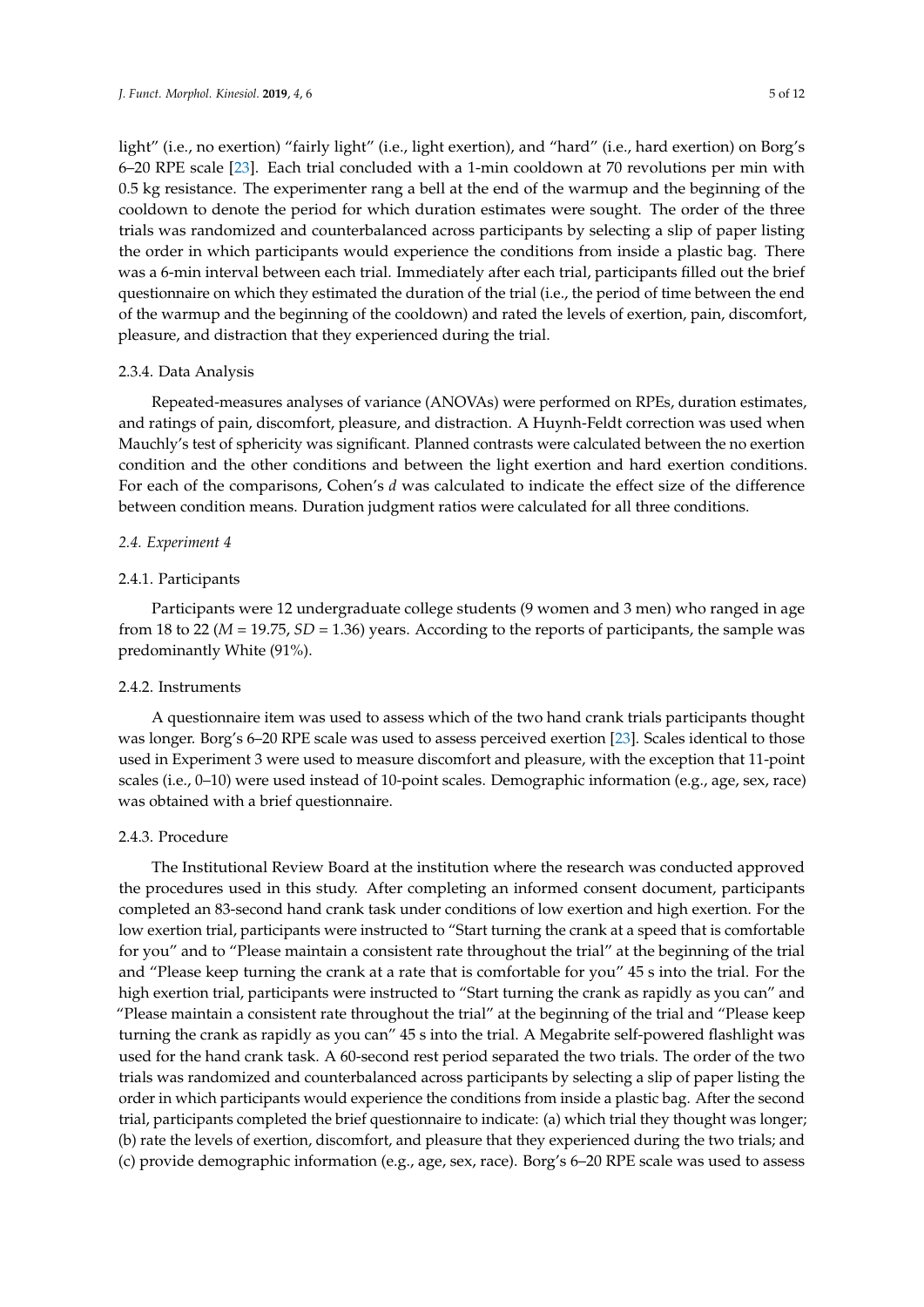perceived exertion. Scales identical to those used in Experiment 3 were used to measure discomfort and pleasure, with the exception that 11-point scales (i.e., 0–10) were used instead of 10-point scales.

#### 2.4.4. Data Analysis

A series of paired samples t-tests was performed to compare participant' ratings of exertion, discomfort, and pleasure for the low exertion and high exertion trials. For each of the comparisons, Cohen's *d* was calculated to indicate the effect size of the difference between condition means. A sign test was performed to analyze participants' responses to the item asking which of the two hand crank trials they thought lasted longer.

#### *2.5. Experiment 5*

#### 2.5.1. Participants

Participants were 26 undergraduate college students (19 women and 7 men) who ranged in age from 18 to 53 (*M* = 20.89, *SD* = 6.80) years. According to the reports of participants, the sample was predominantly White (88%).

# 2.5.2. Instruments

The instruments were identical to those used in Experiment 4 with the exceptions that items asking for a specific duration estimate for each hand crank trial replaced the item asking participants to indicate which hand crank trial they thought was longer and the item pertaining to pleasure was eliminated.

# 2.5.3. Procedure

The procedure was identical to that of Experiment 4 with the exceptions that participants, were given additional instructions to maintain a specific RPE of 6 to 8 ("Very, very light") for the low exertion trial and 18 to 20 ("Very, very hard") for the high exertion trial, gave specific duration estimates, and did not rate pleasure.

#### 2.5.4. Data Analysis

A series of repeated-measures analyses of covariance (ANCOVAs) with the condition presentation order as the covariate was performed on RPEs, duration estimates, and discomfort ratings for the low exertion and high exertion conditions. For each of the comparisons, Cohen's *d* was calculated to indicate the effect size of the difference between condition means. Duration judgment ratios were calculated for both conditions.

# **3. Results**

#### *3.1. Experiment 1*

Exactly opposite to the hypothesized pattern of results, duration estimates were significantly shorter for the WALL condition ( $M = 21.88$ ,  $SD = 7.53$  s) than for the CHAIR condition ( $M = 36.11$ , *SD* = 9.93 s), ∆ = 14.23 s, *t* (13) = 3.29, *p* = 0.005, Cohen's *d* = 1.60. Duration judgment ratios were 0.88 and 1.44 for the WALL and CHAIR conditions, respectively. Because we were unsure of the reason(s) for the unexpected finding, we conducted a second experiment, in which we extended the time of the wall sit task to increase the likelihood of creating contextual change and administered a measure of perceived exertion to quantify the workload during the wall sit task. Strong positive associations have been documented between perceived exertion and temporal variables during exercise [\[24\]](#page-11-22).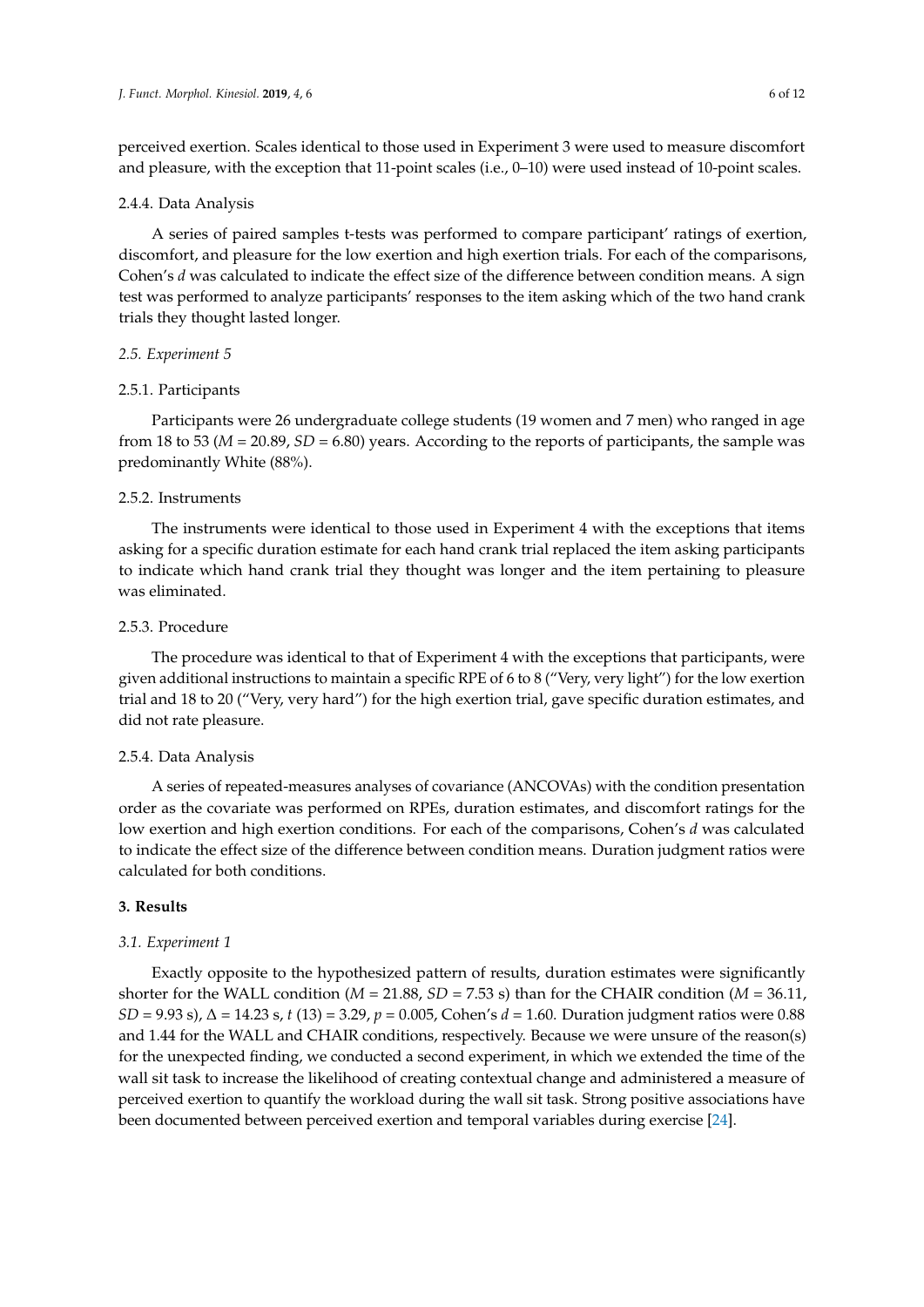#### *3.2. Experiment 2*

Means and standard deviations of all measured variables are presented in Table [1.](#page-6-0) The duration estimates of participants in the WALL condition did not differ significantly from those in the CHAIR condition, ∆ = 12.53 s, *t* (27) = 1.33, *p* = 0.20, Cohen's *d* = 0.40. Duration judgment ratios were 1.05 and 1.37 for the WALL and CHAIR conditions, respectively. As one would expect, RPEs were significantly higher for the WALL condition than for the CHAIR condition,  $t$  (27) = 6.24,  $p < 0.001$ , Cohen's  $d = 2.40$ . The mean RPE for the WALL condition fell midway between "fairly light" and "somewhat hard." RPEs during the sitting task were inversely related to estimated duration ( $r = -0.37$ ,  $p < 0.05$ ).

<span id="page-6-0"></span>**Table 1.** Means and Standard Deviations of Estimated Duration and Perceived Exertion for the WALL and CHAIR Conditions in Experiment 2.

|                          | WALL  |       | <b>CHAIR</b> |       |  |
|--------------------------|-------|-------|--------------|-------|--|
| Variable                 | М     | SD.   | м            | SD.   |  |
| Estimated duration (sec) | 42.14 | 21.99 | 54.67        | 28.18 |  |
| Perceived exertion (RPE) | 12.07 | 2.06  | 7.60         | 1.81  |  |
| Note: $n = 29$ .         |       |       |              |       |  |

Taken together, the results of Experiments 1 and 2 suggest that over a brief period of time, physical activity in the form of the wall sit task produced retrospective duration estimates that were no longer—and possibly shorter—than a resting state. Although it is possible that the contextual change hypothesis does not apply to the effects of physical activity on retrospective duration estimates, it is also possible that the brevity and static nature of the wall sit task failed to produce the amount of contextual change required to elicit elongated duration estimates. Consequently, we conducted a third experiment, in which we used: (a) a longer, more dynamic physical task (cycle ergometry), with which multiple levels of perceived exertion could be implemented; and (b) to reduce variability in time perception across participants, a within-subjects design.

# *3.3. Experiment 3*

Means and standard deviations of all measured variables are presented in Table [2.](#page-6-1) In a test of the physical exertion manipulation, the repeated-measures ANOVA with a Huynh-Feldt correction (due to a significant Mauchly's test of sphericity) performed on RPEs showed a significant within-subjects effect across the three levels of physical exertion,  $F(2, 56) = 117.81$ ,  $p < 0.001$ . Planned contrasts indicated significant differences in RPE between the no exertion condition and the light exertion and hard exertion conditions (*t* (56) = 13.74, p < 0.001, Cohen's *d* = 3.67) and between the light exertion and hard exertion conditions ( $t$  (56) = 6.83,  $p$  < 0.001, Cohen's  $d$  = 1.82). As intended, the means corresponded approximately to the verbal labels of "very, very light," "fairly light," and somewhere between "somewhat hard" and "hard" exertion, respectively, on Borg's RPE scale.

<span id="page-6-1"></span>**Table 2.** Means and Standard Deviations of Estimated Duration, Perceived Exertion, Pain, Discomfort, Pleasure, and Distraction under Conditions of No Exertion, Light Exertion, and Hard Exertion in Experiment 3.

|                          |      | <b>No Exertion</b> |       | <b>Light Exertion</b> |       | <b>Hard Exertion</b> |  |
|--------------------------|------|--------------------|-------|-----------------------|-------|----------------------|--|
| Variable                 | М    | <b>SD</b>          | М     | <b>SD</b>             | М     | <b>SD</b>            |  |
| Estimated duration (min) | 8.62 | 3.72               | 7.05  | 2.27                  | 6.61  | 2.31                 |  |
| Perceived exertion (RPE) | 7.52 | 1.64               | 11.21 | 1.68                  | 14.17 | 2.98                 |  |
| Pain                     | 0.55 | 1.21               | 2.45  | 1.86                  | 4.79  | 2.16                 |  |
| <b>Discomfort</b>        | 0.93 | 1.98               | 2.83  | 1.97                  | 4.86  | 2.34                 |  |
| Pleasure                 | 4.86 | 3.00               | 4.28  | 2.00                  | 3.00  | 1.98                 |  |
| Distraction              | 0.72 | 1.36               | 2.83  | 2.24                  | 4.14  | 2.36                 |  |

Note:  $n = 29$  ( $n = 28$  for Estimated duration (min)).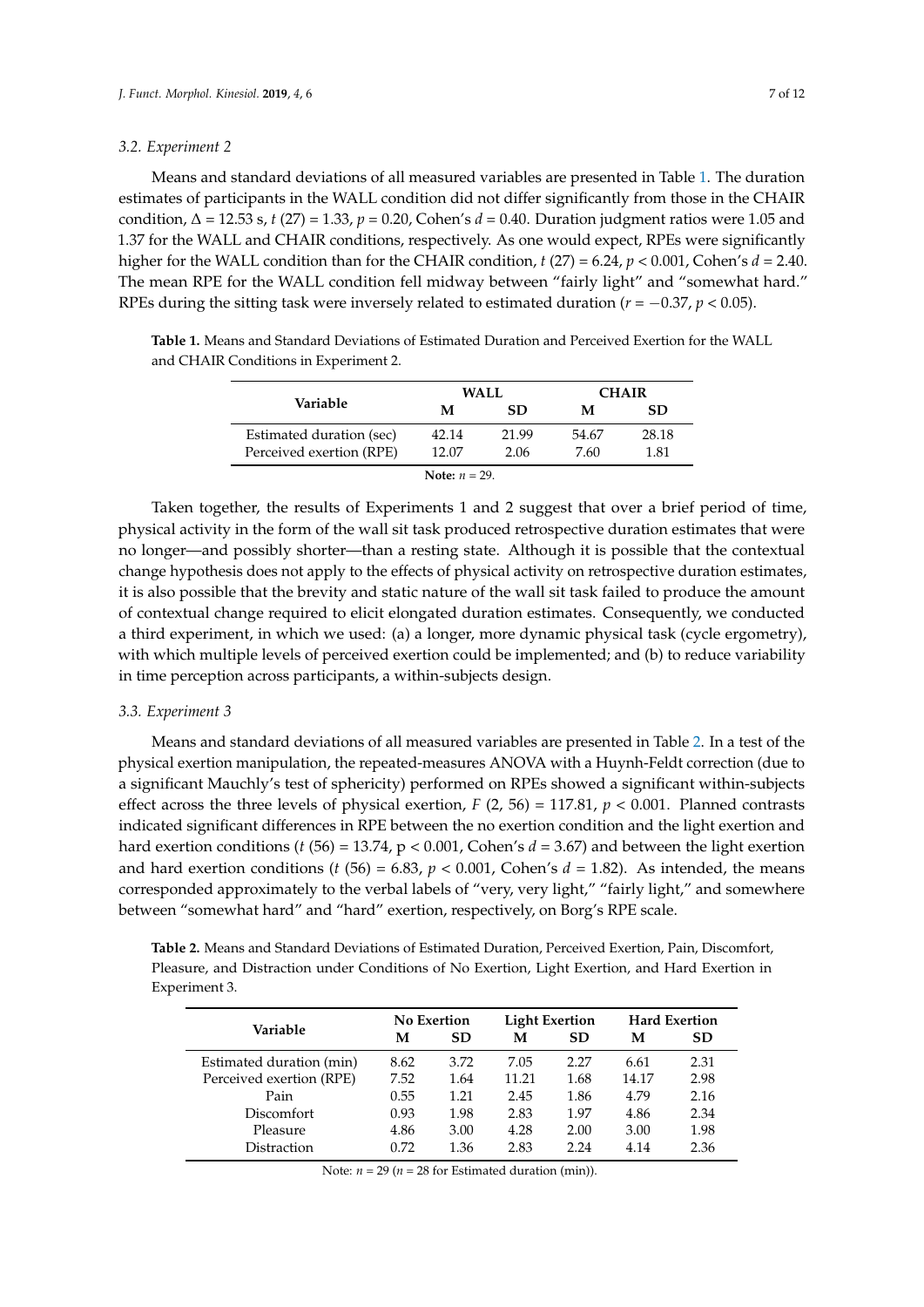In the analysis of primary interest, one observation was a distinct outlier (>4 standard deviations from the mean) and was deleted. The repeated-measures ANOVA with a Huynh-Feldt correction (due to a significant Mauchly's test of sphericity) performed on duration estimates yielded a within-subjects effect across the three levels of physical exertion that was significant, *F* (2, 54) = 5.25,  $p = 0.02$ . Planned contrasts indicated a significant difference in duration estimates between the no exertion condition and the light exertion and hard exertion conditions ( $t$  (54) = 2.17,  $p$  = 0.03, Cohen's  $d = 0.59$ ), and between the light exertion and hard exertion conditions (*t* (54) = 2.40, *p* = 0.02, Cohen's *d* = 0.65). Duration estimates during no exertion were significantly longer than those during light exertion and hard exertion, and light exertion duration estimates were significantly longer than hard exertion duration estimates on the cycle ergometer trial. The mean duration judgment ratios for the three levels of physical exertion were 1.15, 0.94, and 0.88, respectively, matching the trends found in Experiments 1 and 2 for duration judgment ratios to decrease with increases in physical exertion.

The repeated-measures ANOVAs with a Huynh-Feldt correction (due to a significant Mauchly's test of sphericity) performed on pain scores,  $F(2, 56) = 75.17$ ,  $p < 0.001$ , and pleasure scores, *F* (2, 56) = 7.77,  $p < 0.001$ , showed significant within-subjects effects across the three levels of physical exertion. Planned contrasts indicated significant differences in pain scores between the no exertion condition and the light exertion and hard exertion conditions ( $t(56) = 13.74$ ,  $p < 0.001$ , Cohen's  $d = 2.73$ ) and between the light exertion and hard exertion conditions (*t* (56) = 6.83, *p* < 0.001, Cohen's *d* = 1.81). Planned contrasts also indicated significant differences in pleasure scores between the no exertion condition and the light exertion and hard exertion conditions (*t* (56) = 2.93, *p* = 0.005, Cohen's *d* = 0.78) and between the light and hard conditions (*t* (56) = 2.64, *p* = 0.01, Cohen's *d* = 0.71). Mean pain scores increased and mean pleasure scores decreased steadily across the three levels of physical exertion.

As with pain scores, the repeated-measures ANOVAs performed on discomfort scores, *F* (2, 56) = 52.67, *p* < 0.001, and distraction scores, *F* (2, 56) = 43.80, *p* < 0.001, showed significant within-subjects effects across the three levels of physical exertion. Planned contrasts indicated significant differences in discomfort scores between the no exertion condition and the light exertion and hard exertion conditions (*t* (56) = 8.78, *p* < 0.001, Cohen's *d* = 2.35) and between the light exertion and hard exertion conditions (*t* (56) = 5.31, *p* < 0.001, Cohen's *d* = 1.42). Planned contrasts also indicated significant differences in distraction scores between the no exertion condition and the light exertion and hard exertion conditions (*t* (56) = 8.65, *p* < 0.001, Cohen's *d* = 2.31) and between the light exertion and hard exertion conditions (*t* (56) = 3.56, *p* < 0.001, Cohen's *d* = 0.95). The mean discomfort score and mean distraction score increased steadily across the three levels of physical exertion.

Despite reporting that the trials became less pleasurable and more painful and discomforting, participants gave shorter retrospective duration estimates as the levels of exertion involved in the trials increased. Assuming that the elevations in perceived exertion, pain, discomfort, and distraction constitute changes in the cognitive context relative to the no exertion condition, the duration estimate findings in this experiment contradict the contextual-change hypothesis. It should be noted, however, that in obtaining duration estimates immediately after each trial on the cycle ergometer, the purely retrospective approach of Experiments 1 and 2 was lost. Although participants' duration estimates for the first of the three trials were surely retrospective, it is likely that their duration estimates for the second and third were prospective. Consequently, we altered the design in Experiments 4 and 5 to ensure that temporal judgments for multiple levels of physical exertion were obtained retrospectively. Also, because familiarity with a physical task increases the accuracy of task duration estimates [\[25\]](#page-11-23), an unfamiliar task was used in Experiments 4 and 5 to decrease the likelihood that participants could rely on previous task experience for temporal cues and to make the exertional properties of the task more salient.

#### *3.4. Experiment 4*

Means and standard deviations of all measured variables are presented in Table [3.](#page-8-0) In a test of the physical exertion manipulation, a paired-samples t-test performed on RPEs showed a significant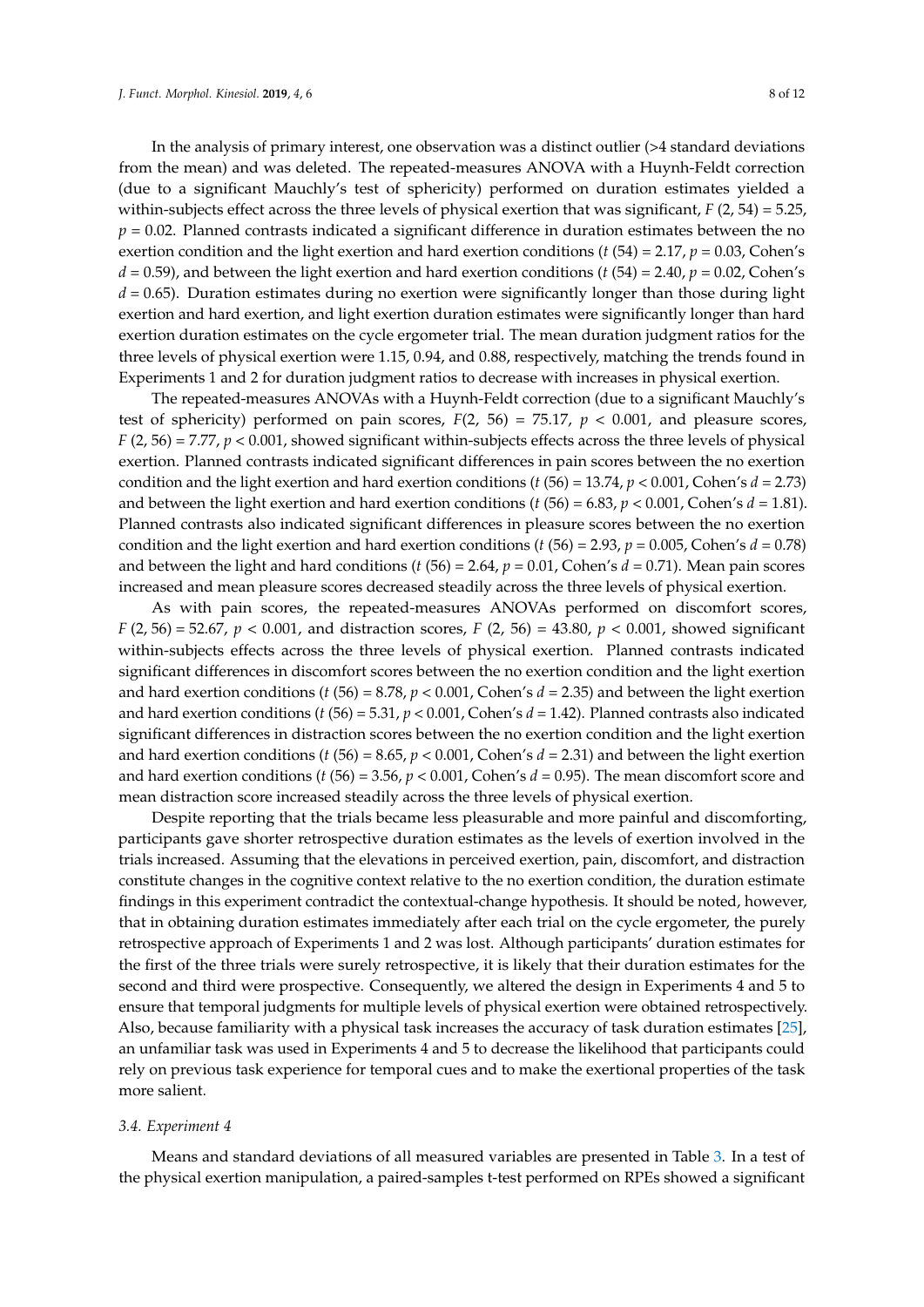within-subjects effect across the two levels of physical exertion, *t* (11) = 3.80, *p* = 0.002, Cohen's *d* = 2.29. The mean RPEs for the low exertion condition and high exertion condition corresponded approximately to the verbal labels of "very light" and "somewhat hard" exertion, respectively, on Borg's RPE scale.

|                          |      | Low Exertion | <b>High Exertion</b> |      |  |
|--------------------------|------|--------------|----------------------|------|--|
| Variable                 | М    | SD           | М                    | SD.  |  |
| Perceived exertion (RPE) | 8.75 | 2.42         | 13.42                | 3.65 |  |
| Discomfort               | 1.08 | 1.08         | 6.42                 | 2.23 |  |
| Pleasure                 | 3.92 | 2.35         | 1.50                 | 1.68 |  |

<span id="page-8-0"></span>**Table 3.** Means and Standard Deviations of Perceived Exertion, Discomfort, and Pleasure under Conditions of Low Exertion and High Exertion in Experiment 4.

| Note: $n = 12$ . |  |  |  |
|------------------|--|--|--|
|------------------|--|--|--|

In contrast to the findings of Experiments 1, 2, and 3, results indicated that 10 of the 12 participants rated the high exertion trial as lasting longer than the low exertion trial (sign test  $p = 0.02$ ). Paired samples t-tests revealed that: (a) ratings of discomfort were significantly greater for the high exertion trial than for the low exertion trial,  $t(11) = 8.29$ ,  $p < 0.001$ , Cohen's  $d = 5.00$ ; and (b) ratings of pleasure were significantly greater for the low exertion trial than for the high exertion trial,  $t(11) = 3.75$ ,  $p = 0.003$ , Cohen's *d* = 2.26.

Experiment 5 was conducted to determine whether the apparent reversal of temporal judgments across levels of physical exertion observed in Experiment 4, in comparison with those documented in Experiments 1, 2, and 3, were replicable for duration estimates (rather than simply stating which trial lasted longer). It is possible that the unfamiliar task used in Experiment 4 may have been more suitable for generating exertion-related contextual change than the wall sit and cycle ergometer tasks used in Experiments 1, 2, and 3.

#### *3.5. Experiment 5*

Means and standard deviations of all measured variables are presented in Table [4.](#page-8-1) In a test of the physical exertion manipulation, the repeated-measures analysis of covariance (ANCOVA) performed on RPEs (controlling for condition presentation order) showed a significant within-subjects effect across the two levels of physical exertion,  $F(1, 24) = 14.52$ ,  $p = 0.001$ , Cohen's  $d = 4.67$ . The mean RPE for the low exertion condition was in the targeted range, whereas the mean RPE for the high exertion condition was slightly below the targeted range (but substantially higher than that for Experiment 4), and corresponded approximately to the verbal labels of "very light" and "somewhat hard" exertion, respectively, on Borg's RPE scale.

|                          |       | <b>Low Exertion</b> | <b>High Exertion</b> |           |  |
|--------------------------|-------|---------------------|----------------------|-----------|--|
| Variable                 | М     | SD                  | М                    | <b>SD</b> |  |
| Estimated duration (sec) | 94.62 | 55.66               | 102.31               | 45.26     |  |
| Perceived exertion (RPE) | 7.85  | 1.74                | 17.42                | 2.34      |  |
| Discomfort               | 1.00  | 1.65                | 6.12                 | 2.01      |  |
| Note: $n = 26$ .         |       |                     |                      |           |  |

<span id="page-8-1"></span>**Table 4.** Means and Standard Deviations of Estimated Duration, Perceived Exertion, and Discomfort under Conditions of Low Exertion and High Exertion in Experiment 5.

Consistent with the results of Experiment 4, the repeated-measures ANCOVA (controlling for condition presentation order) revealed that duration estimates for the high exertion trial were significantly longer than those for the low exertion trial,  $F(1, 24) = 11.91$ ,  $p = 0.002$ , Cohen's  $d =$ 1.41. Duration judgment ratios were 1.23 and 1.14 for the high exertion and low exertion conditions, respectively. The repeated-measures ANCOVA (controlling for condition presentation order) also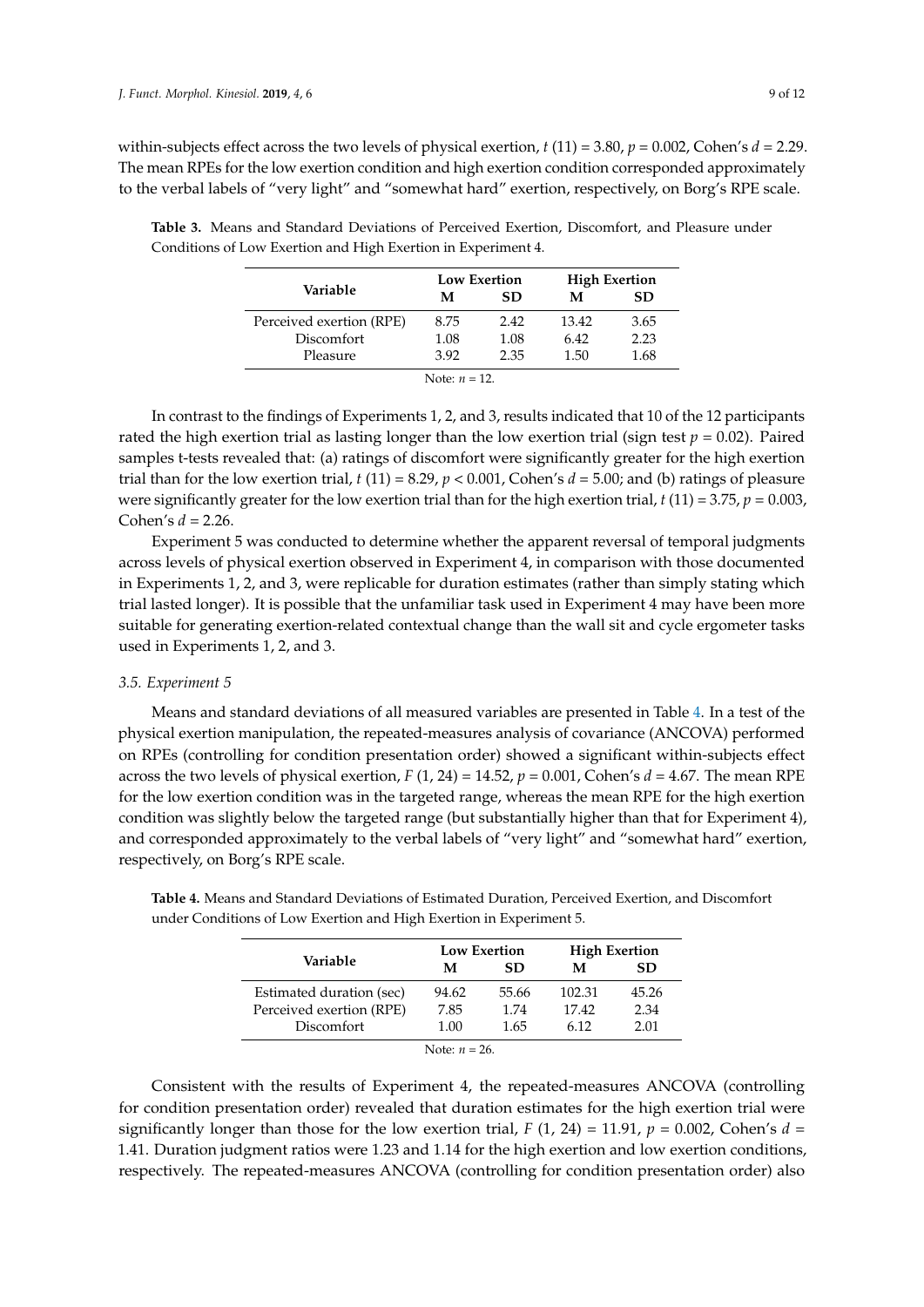indicated ratings of discomfort were significantly greater for the high exertion trial than for the low exertion trial, *F* (1, 24) = 4.39, *p* < 0.05, Cohen's *d* = 4.13.

#### **4. Discussion**

This investigation is the first of which we are aware to examine explicitly the effects of physical activity on duration estimates under the retrospective paradigm. The results of Experiments 4 and 5 support a contextual-change perspective [\[21,](#page-11-19)[22\]](#page-11-20) in that retrospective duration estimates for a period of vigorous physical activity on a novel task were perceived as longer than those for a period of less vigorous physical activity on the same task. From a theoretical standpoint, these results are presumably reflective of greater change in the cognitive and emotional context in the vigorous physical activity conditions in the two experiments. The results of Experiments 1, 2, and 3, however, are not compatible with—and, indeed, are in opposition to—a contextual-change approach. In those three experiments, the tendency was for periods of time spent engaging in physical activity to be perceived as shorter than those for comparable periods of time spent at rest.

The inconsistencies in time perception documented in retrospective time perception as a function of physical activity in the current investigation mirror those documented in the literature pertaining to time perception in general [\[4,](#page-11-2)[5\]](#page-11-3) and to the effects of physical activity on prospective time perception in particular. Unfortunately, there are no obvious methodological distinctions between studies in which physical activity (or greater intensity physical activity) caused durations to be perceived as shorter than they actually were [\[7–](#page-11-5)[12\]](#page-11-10) versus those in which physical activity (or physical activity combined with a hot environment) caused durations to be perceived as longer than they actually were  $[14-16]$  $[14-16]$  to guide interpretation of the current findings.

Nevertheless, several tentative conclusions can be drawn about factors that potentially underlie the disparate findings across Experiments 1 through 5. Although task familiarity was not assessed directly, it is likely that the wall sit and cycling tasks used in Experiments 1, 2, and 3 were more familiar to participants than the hand crank task used in Experiments 4 and 5. Similarly, although the mean RPE given in Study 4 for the high exertion condition was comparable to that given in Study 3 for the hard exertion, the mean RPE for the high exertion condition in Experiment 5 was substantially higher than that given in any of the other experiments. Given that perceived exertion appeared to be associated with slowed or accelerated perceptions of time depending on the seeming novelty of the physical task, further research is needed to clarify the roles of exertion and task familiarity in shaping retrospective duration estimates.

Also in need of clarification in future research is the role of emotional factors in retrospective duration estimates. The findings for discomfort, pain, and pleasure dovetailed with those for perceived exertion. Although the results of Experiments 4 and 5 (i.e., shorter duration estimates when pleasure was high and/or discomfort was low) are consistent with the old axiom "time flies when you are having fun," the results of Experiment 3 (i.e., shorter duration estimates when pleasure was low and discomfort was high) directly contradict the axiom. The disparate findings for emotional variables in the current investigation speak to a more general need to operationalize more concretely and systematically the "cognitive context" in which retrospective temporal perceptions of bouts of physical activity are examined. Inquiry on the extent to which other psychosocial variables (e.g., physical activity enjoyment, self-efficacy) moderate or mediate the effects of physical activity on duration estimates could provide important information on that context.

A key consideration for future research pertains to the selection of physical tasks, task durations, and participant samples. Novel tasks may be needed to reduce the impact of prior task duration knowledge on physical activity duration estimates [\[25\]](#page-11-23), but selection of such tasks may also diminish the external validity of the findings. Similarly, the task durations selected in the current investigation were considerably shorter than those of typical bouts of physical activity in the real world. Examining retrospective duration estimates of longer task durations in subsequent studies would enhance the external validity of the findings. With respect to the selection of participant samples, the college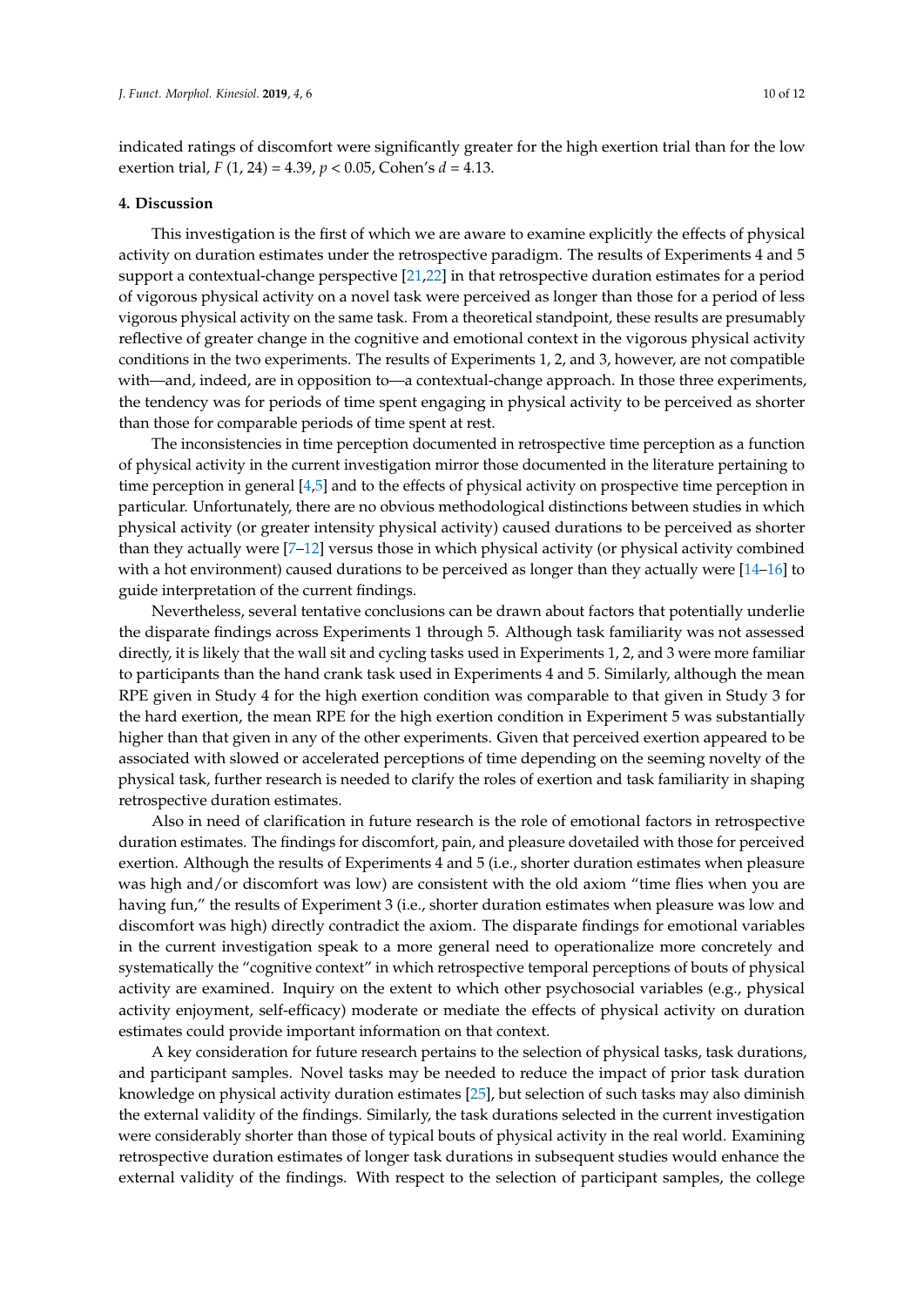who are sedentary). Sampling from clinically-relevant populations could facilitate exploration of the association between retrospective physical activity duration estimates and subsequent attraction and adherence to physical activity.

Another potential avenue for future research is to examine individual differences in time perception during physical activity and their correlates. The large standard deviations in Experiments 1, 2, 3, and 5 attest to the heterogeneity of duration estimates across participants. Even physically active individuals have difficulty estimating the amount of time they spend training in their preferred modes of exercise [\[26\]](#page-11-24), and some "classic" (or robust) time perception effects outside of the realm of physical activity that have been well-established with aggregated group data do not necessarily hold up across individual participants [\[4\]](#page-11-2). Whether a given person tends to overestimate or underestimate time while engaged in physical activity may have important implications for that person's attraction or aversion to physical activity [\[2\]](#page-11-0).

In addition to the task and sample selection considerations identified above, there are two key limitations of the current investigation that should be addressed in future research. First, consistent with the literature on the effects of physical activity on time perception [\[13\]](#page-11-11), all five experiments featured physical tasks in laboratory settings. Although laboratory tasks facilitate experimental control, the findings for such tasks may not generalize to physical tasks outside the laboratory. Examination of the effects of common forms of physical activity (e.g., walking, jogging) on duration estimates in free-living settings is warranted. Second, RPE was used as the sole means of assessing intensity of physical activity in the current investigation. Although the association of RPE with heart rate is robust [\[23](#page-11-21)[,24\]](#page-11-22), use of heart rate to assess intensity of physical activity in future research would provide an objective complement to the more subjective RPE.

# **5. Conclusions**

Overall, the findings of the current investigation partially supported the main hypothesis and echo the complex and sometimes-conflicting results of research on time perception across content domains [\[4,](#page-11-2)[5\]](#page-11-3), and highlight areas of ambiguity to be addressed in future studies of retrospective duration estimates specific to physical activity. The current investigation can serve as a point of departure for further examination of the ways in which physical activity affects temporal judgments and the factors associated with these perceptions, including the familiarity and exertional properties of the physical task. Exploration of the applied implications of differences in physical activity duration estimates warrants consideration.

**Author Contributions:** Conceptualization, B.W.B., A.E.C., and J.L.V.R.; methodology, B.W.B., L.O.S.III, A.E.C., and J.L.V.R.; formal analysis, B.W.B. and A.E.C.; writing—original draft preparation, B.W.B., A.E.C., and J.L.V.R.; writing—review and editing, B.W.B., L.O.S.III, A.E.C., J.L.V.R., E.L.U., and J.S.S.III; project administration, L.O.S.III, E.L.U., and J.S.S.III.

**Funding:** This research received no external funding.

**Acknowledgments:** We thank Jasmin Hutchinson, Erin Fitzgerald, Ronan O'Rourke, Brandon Walton, Albert Petitpas, and Michael Melville for their assistance in data collection. Portions of these data were presented at the 2007, 2008, and 2013 annual meetings of the Association for Applied Sport Psychology in Louisville, KY, USA; St. Louis, MO, USA; and Atlanta, GA, USA, respectively.

**Conflicts of Interest:** The authors declare no conflict of interest.

#### **References**

<span id="page-10-0"></span>1. LaPorte, R.; Montoye, H.J.; Caspersen, C.J. Assessment of physical activity in epidemiologic research: Problems and prospects. *Public Health Rep.* **1985**, *100*, 131–146.